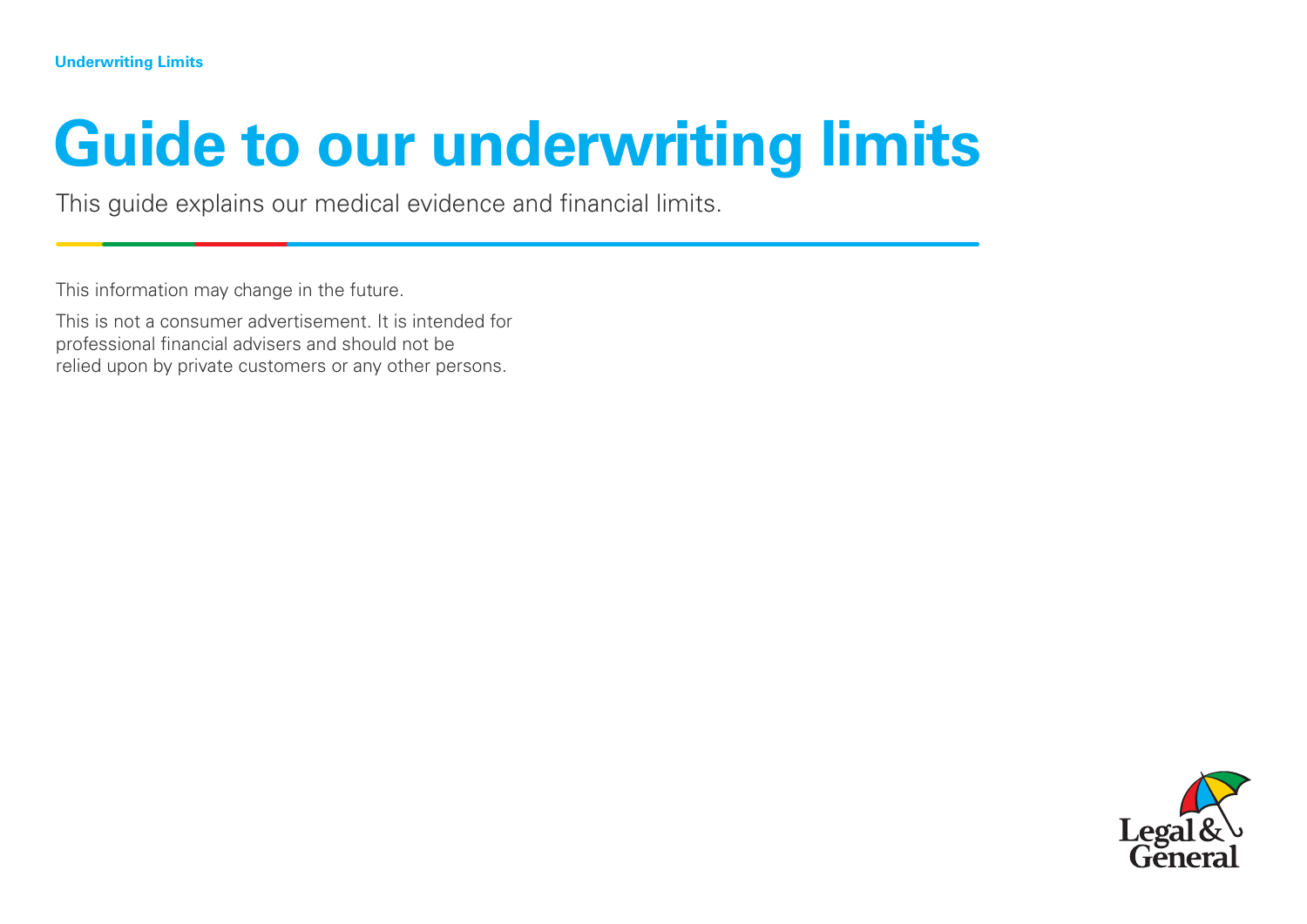#### **Contents**

| <b>Medical Evidence Limits - Key</b>               | З |
|----------------------------------------------------|---|
| <b>Medical Evidence Limits - Life</b>              |   |
| Medical Evidence Limits - Critical illness         | 6 |
| <b>Medical Evidence Limits – Income protection</b> | 8 |
| <b>Financial Limits</b>                            | 9 |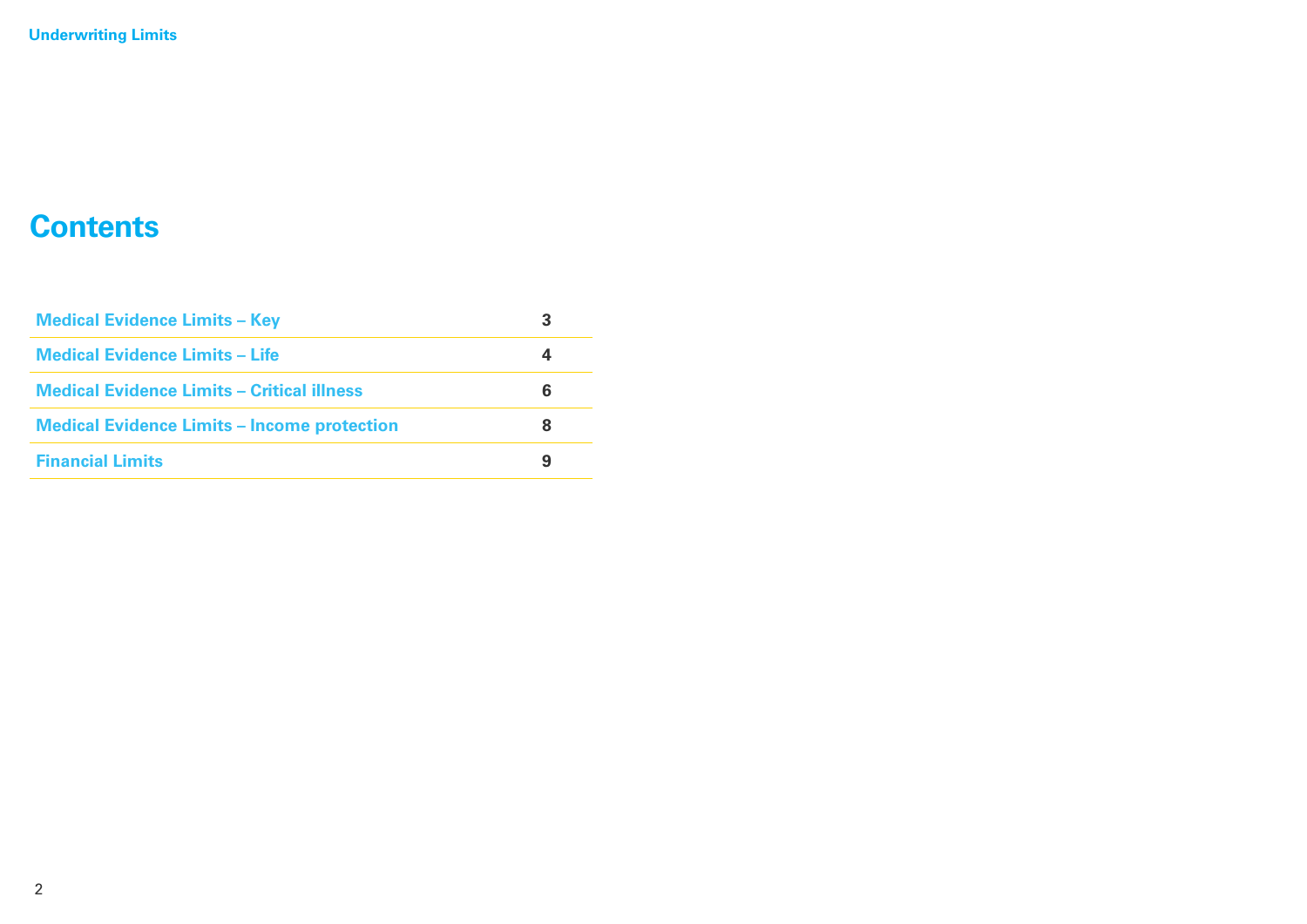#### **Medical evidence limits – key**

| <b>KEY - EVIDENCE REQUIREMENTS:</b> |                                                                                                                                                                                                                                                                                                                                                                                                                                                               |
|-------------------------------------|---------------------------------------------------------------------------------------------------------------------------------------------------------------------------------------------------------------------------------------------------------------------------------------------------------------------------------------------------------------------------------------------------------------------------------------------------------------|
| <b>PHR</b>                          | Patient Health Report - A medical report from your doctor                                                                                                                                                                                                                                                                                                                                                                                                     |
| <b>SMR</b>                          | Specific Medical Report for applications submitted through interactive OLPC.<br>PHR for applications submitted through standard OLPC or on paper.                                                                                                                                                                                                                                                                                                             |
| <b>NSE</b>                          | Nurse Screening Examination (also known as a 'Health Check - Nurse')                                                                                                                                                                                                                                                                                                                                                                                          |
| <b>MER</b>                          | Medical Examination Report (also known as a 'Health Check - Doctor')<br>May be performed by the GP or an independent examiner. Some GP surgeries do not have facilities for ECGs.<br>Independent MERs can be arranged with Legal & General approved independent examiners, if own GP unwilling/unable to<br>perform exam. If you use any other doctor, check their willingness to conduct the examination for our standard fee before the<br>issue of papers. |
| <b>COT</b>                          | Cotinine test (If a non-smoker)                                                                                                                                                                                                                                                                                                                                                                                                                               |
| <b>HIV</b>                          | Human Immunodeficiency Virus Test                                                                                                                                                                                                                                                                                                                                                                                                                             |
| ECG Ex(T)                           | Exercise ECG (Treadmill)                                                                                                                                                                                                                                                                                                                                                                                                                                      |
| <b>MSU</b>                          | Microscopic Urinalysis                                                                                                                                                                                                                                                                                                                                                                                                                                        |
| <b>NFBP</b>                         | Non-fasting profile (including Lipids / LFT / RFT / FBC)                                                                                                                                                                                                                                                                                                                                                                                                      |
| NFBP1                               | Non-fasting profile (Lipids / LFT)                                                                                                                                                                                                                                                                                                                                                                                                                            |
| NFBP <sub>2</sub>                   | Non-fasting profile (including Lipids / LFT / RFT)                                                                                                                                                                                                                                                                                                                                                                                                            |
| <b>LFT</b>                          | <b>Liver Function Tests</b>                                                                                                                                                                                                                                                                                                                                                                                                                                   |
| <b>RFT</b>                          | <b>Renal Function Tests</b>                                                                                                                                                                                                                                                                                                                                                                                                                                   |
| NT pro BNP                          | A blood test for heart failure                                                                                                                                                                                                                                                                                                                                                                                                                                |
| HbA1c                               | A test for blood sugar levels                                                                                                                                                                                                                                                                                                                                                                                                                                 |
| $***$                               | HbA1c may also be requested                                                                                                                                                                                                                                                                                                                                                                                                                                   |
| <b>TMI</b>                          | Tele-medical interview. If a client has stated 'No' to TMI during the application process then a full NSE (with a cotinine test,<br>if a non-smoker) would be required                                                                                                                                                                                                                                                                                        |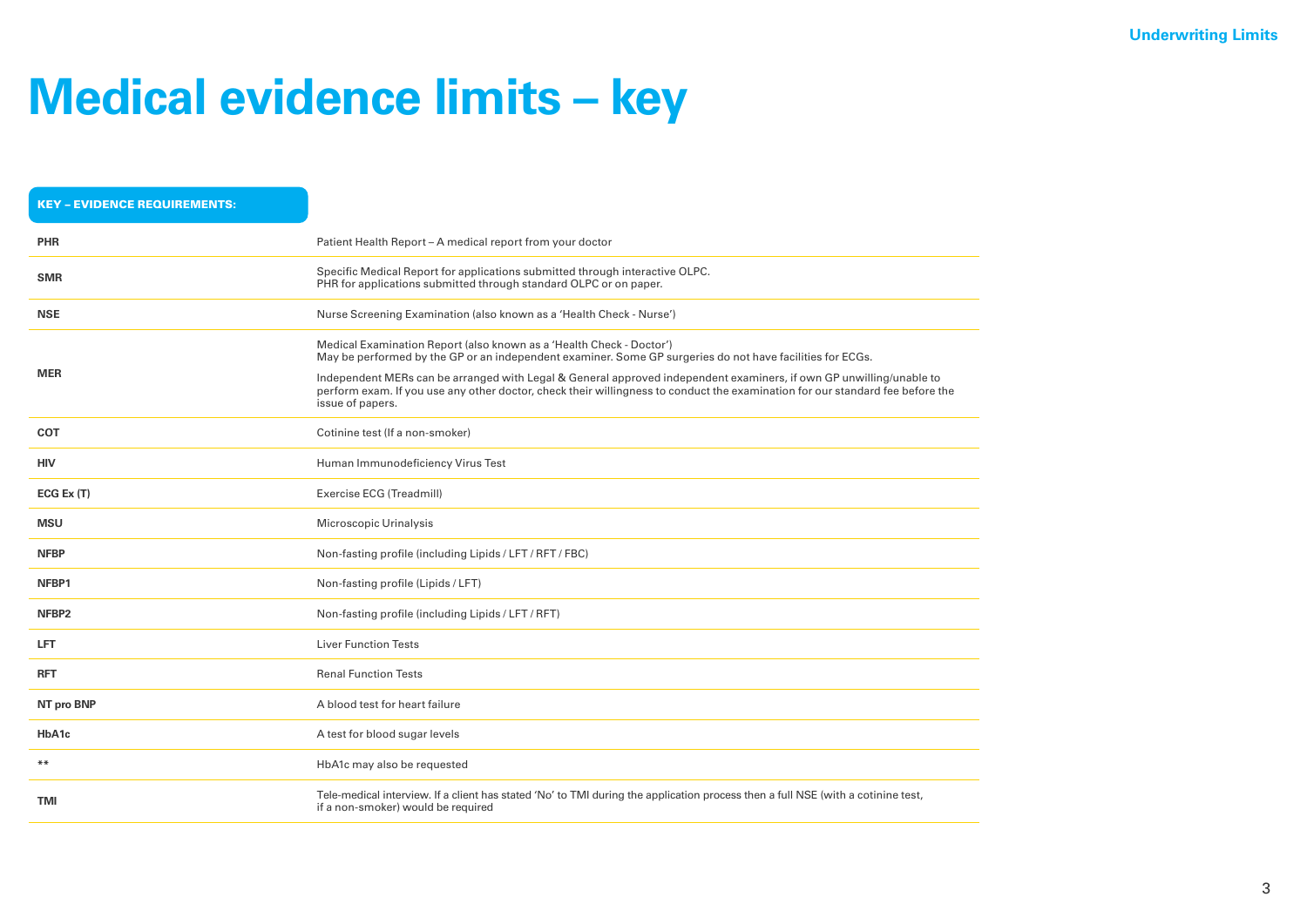## **Medical evidence limits – Life**

| <b>AMOUNT OF COVER</b><br>$(E)$ UP TO: | <b>UP TO 35</b><br><b>AGE NB</b> | <b>36-40 AGE NB</b>      | <b>41-45 AGE NB</b>      | <b>46-50 AGE NB</b>      | <b>51-55 AGE NB</b>      | <b>56-60 AGE NB</b>      | <b>61-65 AGE NB</b>      | <b>66-74 AGE NB</b>      | <b>75 AND OVER</b><br><b>AGE NB</b> |
|----------------------------------------|----------------------------------|--------------------------|--------------------------|--------------------------|--------------------------|--------------------------|--------------------------|--------------------------|-------------------------------------|
| Up to 25,000                           | No automatic<br>evidence         | No automatic<br>evidence | No automatic<br>evidence | No automatic<br>evidence | No automatic<br>evidence | No automatic<br>evidence | No automatic<br>evidence | No automatic<br>evidence | No automatic<br>evidence            |
| $25,001 - 50,000$                      | No automatic<br>evidence         | No automatic<br>evidence | No automatic<br>evidence | No automatic<br>evidence | No automatic<br>evidence | No automatic<br>evidence | No automatic<br>evidence | No automatic<br>evidence | PHR                                 |
| $50,001 - 75,000$                      | No automatic<br>evidence         | No automatic<br>evidence | No automatic<br>evidence | No automatic<br>evidence | No automatic<br>evidence | No automatic<br>evidence | No automatic<br>evidence | PHR                      | PHR                                 |
| 75,001 - 100,000                       | No automatic<br>evidence         | No automatic<br>evidence | No automatic<br>evidence | No automatic<br>evidence | No automatic<br>evidence | No automatic<br>evidence | No automatic<br>evidence | PHR                      | PHR, MER,<br>COT                    |
| $100,001 - 200,000$                    | No automatic<br>evidence         | No automatic<br>evidence | No automatic<br>evidence | No automatic<br>evidence | No automatic<br>evidence | No automatic<br>evidence | PHR                      | PHR, MER,<br>COT         | PHR, MER,<br>COT                    |
| $200,001 - 250,000$                    | No automatic<br>evidence         | No automatic<br>evidence | No automatic<br>evidence | No automatic<br>evidence | No automatic<br>evidence | PHR                      | PHR, NSE,<br>COT         | PHR, MER<br>COT          | PHR, MER<br>COT                     |
| 250,001 - 300,000                      | No automatic<br>evidence         | No automatic<br>evidence | No automatic<br>evidence | No automatic<br>evidence | No automatic<br>evidence | PHR, NSE,<br>COT         | PHR, NSE,<br>COT         | PHR, MER<br>COT, NFBP2   | PHR, MER,<br>COT, NFBP2             |
| $300.001 - 350.000$                    | No automatic<br>evidence         | No automatic<br>evidence | No automatic<br>evidence | No automatic<br>evidence | PHR                      | PHR, NSE,<br>COT         | PHR, NSE,<br>COT         | PHR, MER,<br>COT, NFBP2  | PHR, MER,<br>COT, NFBP2             |
| $350.001 - 400.000$                    | No automatic<br>evidence         | No automatic<br>evidence | No automatic<br>evidence | No automatic<br>evidence | PHR                      | PHR, NSE,<br>COT         | PHR, NSE,<br>COT         | PHR, MER,<br>COT, NFBP2  | PHR, MER,<br>COT, NFBP2             |
| $400.001 - 450.000$                    | No automatic<br>evidence         | No automatic<br>evidence | No automatic<br>evidence | SMR, NSE,<br>COT         | PHR, NSE,<br>COT         | PHR, NSE,<br>COT         | PHR, NSE,<br>COT, NFBP2  | PHR, MER,<br>COT, NFBP2  | PHR, MER,<br>COT, NFBP2             |
| 450,001 - 500,000                      | No automatic<br>evidence         | No automatic<br>evidence | No automatic<br>evidence | SMR, NSE,<br>COT         | PHR, NSE,<br>COT         | PHR, NSE,<br>COT         | PHR, NSE,<br>COT, NFBP2  | PHR, MER,<br>COT, NFBP2  | PHR, MER,<br>COT, NFBP2             |
| $500.001 - 600.000$                    | No automatic<br>evidence         | No automatic<br>evidence | NSE,<br>COT              | SMR, NSE,<br>COT         | PHR, NSE,<br>COT         | PHR, NSE,<br>COT, NFBP2  | PHR, NSE,<br>COT, NFBP2  | PHR, MER,<br>COT, NFBP2  | PHR, MER,<br>COT, NFBP2             |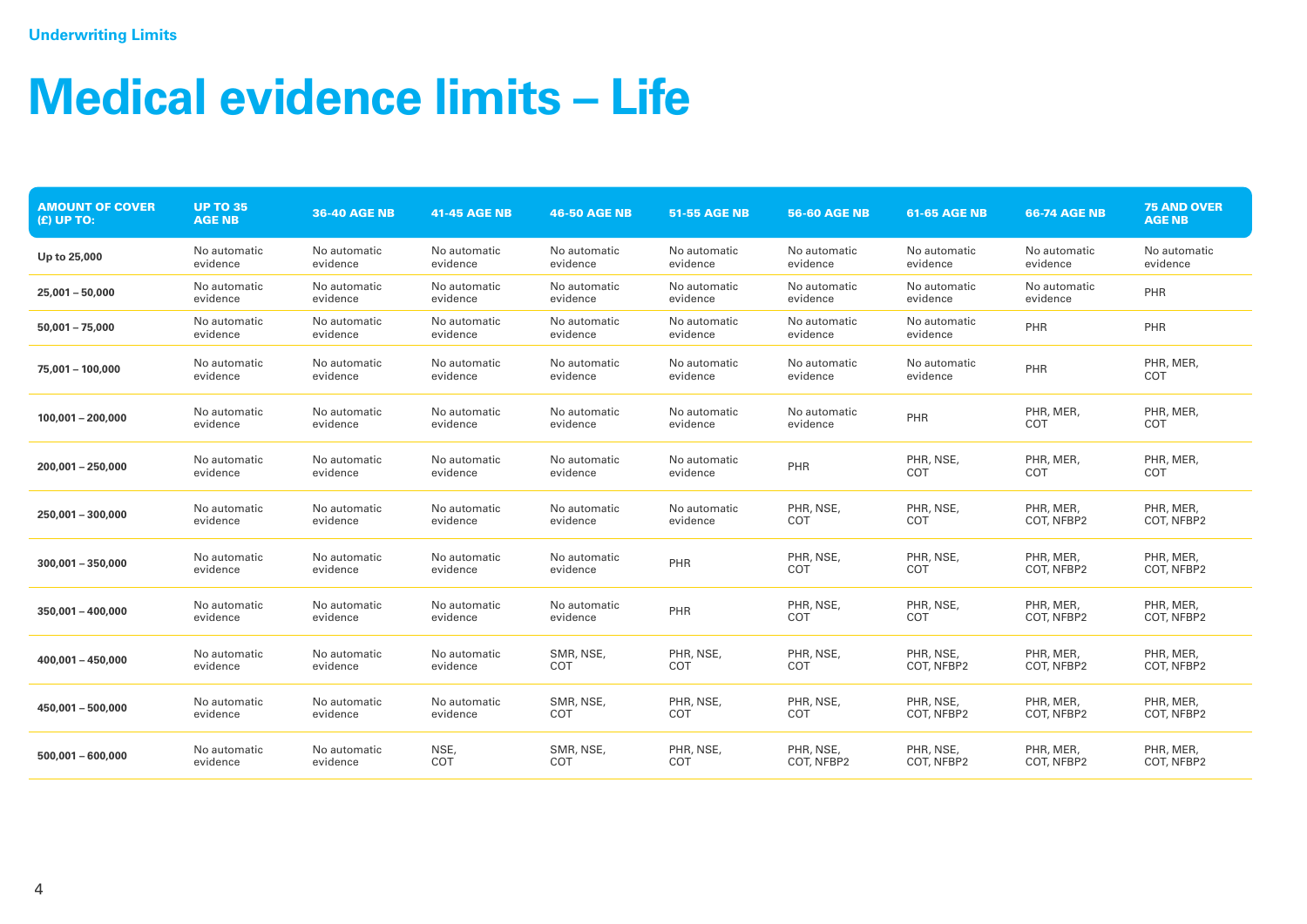## **Medical evidence limits – Life**

| <b>AMOUNT OF COVER</b><br>$(E)$ UP TO: | <b>UP TO 35</b><br><b>AGE NB</b>                       | <b>36-40 AGE NB</b>                                    | <b>41-45 AGE NB</b>                                    | <b>46-50 AGE NB</b>                                    | <b>51-55 AGE NB</b>                                       | <b>56-60 AGE NB</b>                                                | <b>61-65 AGE NB</b>                       | <b>66-74 AGE NB</b>                                | <b>75 AND OVER</b><br><b>AGE NB</b>                |
|----------------------------------------|--------------------------------------------------------|--------------------------------------------------------|--------------------------------------------------------|--------------------------------------------------------|-----------------------------------------------------------|--------------------------------------------------------------------|-------------------------------------------|----------------------------------------------------|----------------------------------------------------|
| 600,001 - 700,000                      | No automatic<br>evidence                               | No automatic<br>evidence                               | NSE,<br>COT                                            | SMR, NSE,<br>COT                                       | PHR, NSE,<br>COT                                          | PHR, NSE, COT,<br>NFBP2                                            | PHR, NSE, COT,<br>NFBP2                   | PHR, MER, COT,<br>NFBP2                            | PHR, MER, COT,<br>NFBP2                            |
| 700,001 - 750,000                      | No automatic<br>evidence                               | No automatic<br>evidence                               | NSE,<br>COT                                            | SMR, NSE,<br><b>COT</b>                                | PHR, NSE,<br>COT                                          | PHR, NSE, COT,<br>NFBP2                                            | PHR, NSE, COT,<br>NFBP2                   | PHR, MER, COT,<br>NFBP2                            | PHR, MER, COT,<br>NFBP2                            |
| 750,001 - 1,000,000                    | No automatic<br>evidence                               | NSE,<br>COT                                            | SMR, NSE,<br>COT                                       | SMR, NSE,<br>COT                                       | PHR, NSE, COT,<br>NFBP1                                   | PHR, NSE, COT,<br>NFBP2                                            | PHR, MER, COT,<br>NFBP2                   | PHR, MER, COT,<br>NFBP2                            | PHR, MER, COT,<br>NFBP2                            |
| $1,000,001 - 1,500,000$                | SMR, NSE,<br>COT                                       | SMR, NSE,<br><b>COT</b>                                | SMR, NSE,<br><b>COT</b>                                | PHR, NSE,<br>COT                                       | PHR, NSE,<br>COT,<br>NFBP1                                | PHR, NSE,<br>COT,<br>NFBP <sub>2</sub>                             | PHR, MER, COT,<br>NFBP2                   | PHR, MER, COT,<br>NT pro BNP,<br>NFBP <sub>2</sub> | PHR, MER, COT,<br>NT pro BNP,<br>NFBP <sub>2</sub> |
| $1,500,001 - 2,000,000$                | SMR, NSE,<br>HIV (blood), COT                          | SMR, NSE,<br>HIV (blood), COT                          | PHR, NSE,<br>HIV (blood), COT                          | PHR, NSE,<br>HIV (blood), COT,<br>NFBP1                | PHR, NSE,<br>HIV (blood), COT,<br>NFBP1                   | PHR, MER,<br>HIV (blood), COT,<br>NFBP2                            | PHR, MER, COT,<br>NT pro BNP,<br>NFBP2    | PHR, MER, COT,<br>NT pro BNP,<br>NFBP2             | PHR, MER, COT,<br>NT pro BNP,<br>NFBP2             |
| $2,000,001 - 3,000,000$                | PHR, NSE,<br>HIV (blood), COT,<br>NFBP1                | PHR, NSE,<br>HIV (blood), COT,<br>NFBP1                | PHR, NSE,<br>HIV (blood), COT,<br>NFBP1                | PHR, NSE,<br>HIV (blood), COT,<br>NFBP1                | PHR, NSE,<br>HIV (blood), COT,<br>NFBP1                   | PHR, MER,<br>HIV (blood), COT,<br>NT pro BNP,<br>NFBP <sub>2</sub> | PHR, MER, COT,<br>NT pro BNP,<br>NFBP2    | PHR, MER, COT,<br>ECG Ex $(T)$ ,<br>NFBP2          | PHR, MER, COT,<br>ECG $Ex(T)$ ,<br>NFBP2           |
| $3,000,001 - 5,000,000$                | PHR, NSE,<br>HIV (blood), COT,<br>NFBP1                | PHR, NSE,<br>HIV (blood), COT,<br>NFBP1                | PHR, NSE,<br>HIV (blood), COT,<br>NFBP1                | PHR, NSE,<br>HIV (blood), COT,<br>NT pro BNP,<br>NFBP1 | PHR, NSE,<br>HIV (blood) COT,<br>NT pro BNP,<br>NFBP1     | PHR, MER,<br>HIV (blood), COT,<br>NT pro BNP,<br>NFBP2             | PHR, MER, COT,<br>ECG Ex $(T)$ ,<br>NFBP2 | PHR, MER, COT,<br>ECG Ex $(T)$ ,<br>NFBP2          | PHR, MER, COT,<br>ECG Ex $(T)$ ,<br>NFBP2          |
| $5,000,001 - 7,500,000$                | PHR, MER,<br>HIV (blood), COT,<br>NFBP2                | PHR, MER,<br>HIV (blood), COT,<br>NFBP2                | PHR, MER,<br>HIV (blood), COT,<br>NT pro BNP,<br>NFBP2 | PHR, MER,<br>HIV (blood), COT,<br>NT pro BNP,<br>NFBP2 | PHR, MER,<br>HIV (blood), COT,<br>NT pro BNP,<br>NFBP2    | PHR, MER,<br>HIV (blood), COT,<br>ECG Ex $(T)$ ,<br>NFBP2          | PHR, MER, COT,<br>ECG Ex $(T)$ ,<br>NFBP2 | PHR, MER, COT,<br>ECG Ex $(T)$ ,<br>NFBP2          | PHR, MER, COT,<br>ECG Ex $(T)$ ,<br>NFBP2          |
| Over 7.5 million                       | PHR, MER,<br>HIV (blood), COT,<br>NT pro BNP,<br>NFBP2 | PHR, MER,<br>HIV (blood), COT,<br>NT pro BNP,<br>NFBP2 | PHR, MER,<br>HIV (blood), COT,<br>NT pro BNP,<br>NFBP2 | PHR, MER,<br>HIV (blood), COT,<br>NT pro BNP,<br>NFBP2 | PHR, MER,<br>HIV (blood), COT,<br>ECG Ex $(T)$ ,<br>NFBP2 | PHR, MER,<br>HIV (blood), COT,<br>ECG Ex $(T)$ ,<br>NFBP2          | PHR, MER, COT,<br>ECG Ex $(T)$ ,<br>NFBP2 | PHR, MER, COT,<br>ECG Ex $(T)$ ,<br>NFBP2          | PHR, MER, COT,<br>ECG Ex $(T)$ ,<br>NFBP2          |

Cover amounts over £10 million may be subject to additional evidence.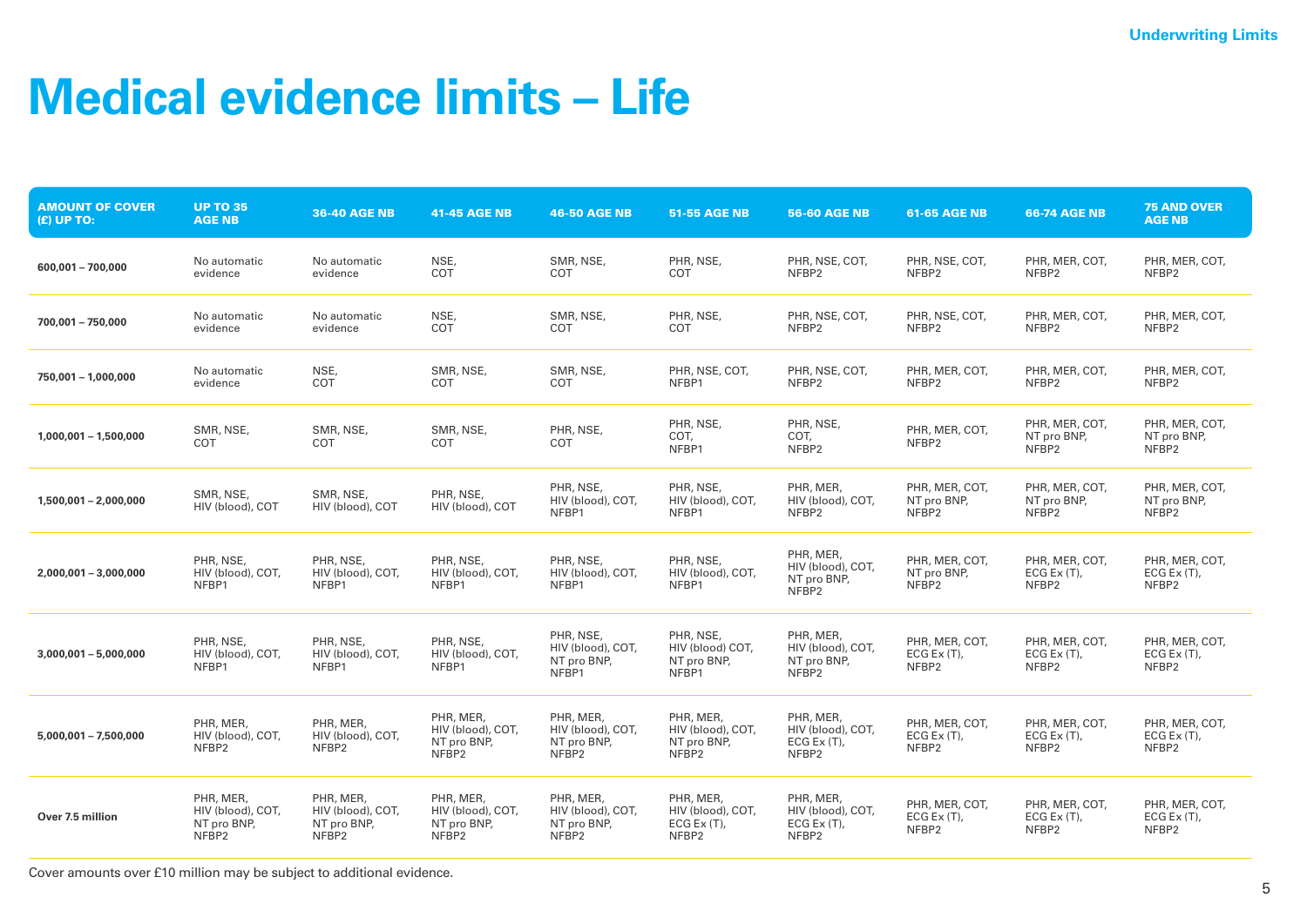## **Medical evidence limits – Critical illness**

| <b>AMOUNT OF COVER</b><br>(£) UP TO: | <b>UP TO 30</b><br><b>AGE NB</b> | <b>31-35 AGE NB</b>      | <b>36-40 AGE NB</b>      | 41-45 AGE NB             | <b>46-50 AGE NB</b>      | <b>51-55 AGE NB</b>      | <b>56-60 AGE NB</b>      | <b>61-65 AGE NB</b>        | <b>OVER 65 NB</b>          |
|--------------------------------------|----------------------------------|--------------------------|--------------------------|--------------------------|--------------------------|--------------------------|--------------------------|----------------------------|----------------------------|
| Up to 30,000                         | No automatic<br>evidence         | No automatic<br>evidence | No automatic<br>evidence | No automatic<br>evidence | No automatic<br>evidence | No automatic<br>evidence | No automatic<br>evidence | No automatic<br>evidence   | No automatic<br>evidence   |
| $30,001 - 50,000$                    | No automatic<br>evidence         | No automatic<br>evidence | No automatic<br>evidence | No automatic<br>evidence | No automatic<br>evidence | No automatic<br>evidence | No automatic<br>evidence | No automatic<br>evidence   | No automatic<br>evidence   |
| $50.001 - 75.000$                    | No automatic<br>evidence         | No automatic<br>evidence | No automatic<br>evidence | No automatic<br>evidence | No automatic<br>evidence | No automatic<br>evidence | No automatic<br>evidence | No automatic<br>evidence   | PHR                        |
| 75,001 - 100,000                     | No automatic<br>evidence         | No automatic<br>evidence | No automatic<br>evidence | No automatic<br>evidence | No automatic<br>evidence | No automatic<br>evidence | No automatic<br>evidence | PHR                        | PHR                        |
| $100.001 - 150.000$                  | No automatic<br>evidence         | No automatic<br>evidence | No automatic<br>evidence | No automatic<br>evidence | No automatic<br>evidence | No automatic<br>evidence | No automatic<br>evidence | PHR                        | PHR, NSE,<br>COT           |
| 150,001 - 200,000                    | No automatic<br>evidence         | No automatic<br>evidence | No automatic<br>evidence | No automatic<br>evidence | No automatic<br>evidence | PHR                      | PHR                      | PHR, NSE,<br>COT           | PHR, NSE,<br>COT           |
| $200.001 - 250.000$                  | No automatic<br>evidence         | No automatic<br>evidence | No automatic<br>evidence | No automatic<br>evidence | No automatic<br>evidence | PHR                      | PHR                      | PHR, NSE,<br>COT,<br>NFBP2 | PHR, NSE,<br>COT,<br>NFBP2 |
| 250,001 - 300,000                    | No automatic<br>evidence         | No automatic<br>evidence | No automatic<br>evidence | No automatic<br>evidence | No automatic<br>evidence | PHR                      | PHR, NSE,<br>COT         | PHR, NSE,<br>COT,<br>NFBP2 | PHR, NSE,<br>COT,<br>NFBP2 |
| $300.001 - 350.000$                  | No automatic<br>evidence         | No automatic<br>evidence | No automatic<br>evidence | No automatic<br>evidence | PHR, NSE,<br>COT         | PHR, NSE,<br>COT         | PHR, NSE,<br>COT         | PHR, NSE,<br>COT,<br>NFBP2 | PHR, NSE,<br>COT,<br>NFBP2 |
| $350,001 - 400,000$                  | No automatic<br>evidence         | No automatic<br>evidence | No automatic<br>evidence | No automatic<br>evidence | PHR, NSE,<br>COT         | PHR, NSE,<br>COT         | PHR, NSE,<br>COT         | PHR, NSE,<br>COT,<br>NFBP2 | PHR, NSE,<br>COT,<br>NFBP2 |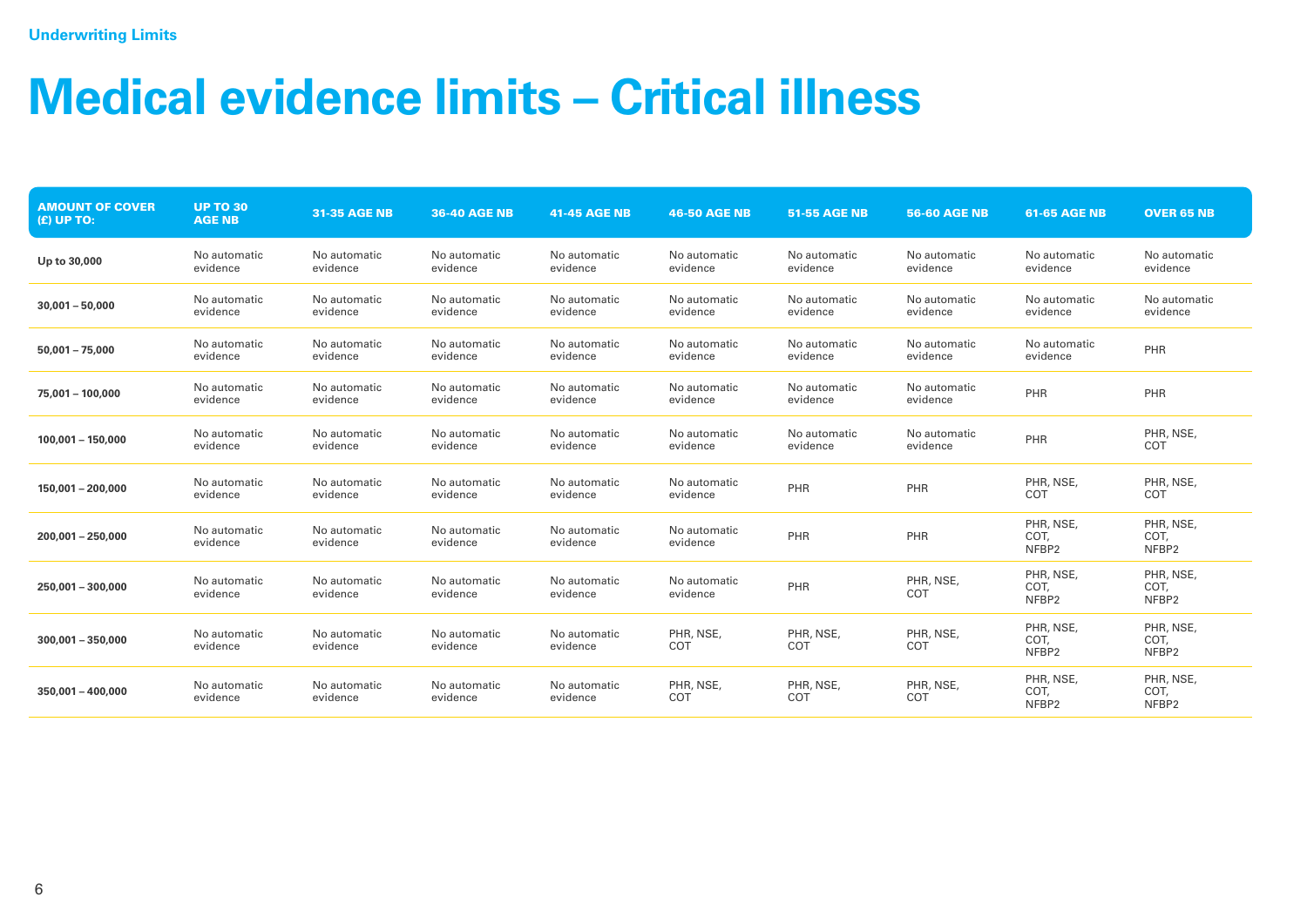#### **Medical evidence limits – Critical illness**

| <b>AMOUNT OF COVER</b><br>$(E)$ UP TO: | <b>UP TO 30</b><br><b>AGE NB</b>          | 31-35 AGE NB                              | <b>36-40 AGE NB</b>                       | <b>41-45 AGE NB</b>                       | <b>46-50 AGE NB</b>                       | <b>51-55 AGE NB</b>                                   | <b>56-60 AGE NB</b>                                   | <b>61-65 AGE NB</b>                                   | <b>OVER 65 NB</b>                                     |
|----------------------------------------|-------------------------------------------|-------------------------------------------|-------------------------------------------|-------------------------------------------|-------------------------------------------|-------------------------------------------------------|-------------------------------------------------------|-------------------------------------------------------|-------------------------------------------------------|
| $400,001 - 450,000$                    | No automatic<br>evidence                  | No automatic<br>evidence                  | No automatic<br>evidence                  | PHR, NSE,<br>COT                          | PHR, NSE,<br>COT                          | PHR, NSE,<br>COT,<br>NFBP2                            | PHR, NSE,<br>COT,<br>NFBP2                            | PHR, NSE,<br>COT,<br>NFBP2                            | PHR, NSE,<br>COT,<br>NFBP2                            |
| $450,001 - 500,000$                    | No automatic<br>evidence                  | No automatic<br>evidence                  | No automatic<br>evidence                  | PHR, NSE,<br>COT                          | PHR, NSE,<br>COT                          | PHR, NSE,<br>COT,<br>NFBP2                            | PHR, NSE,<br>COT,<br>NFBP2                            | PHR, NSE,<br>COT,<br>NFBP2                            | PHR, NSE,<br>COT,<br>NFBP2                            |
| $500.001 - 600.000$                    | NSE,<br>COT                               | NSE,<br>COT                               | NSE,<br>COT                               | PHR, NSE,<br>COT,<br>NFBP2                | PHR, NSE,<br>COT,<br>NFBP2                | PHR, NSE,<br>COT,<br>NFBP2                            | PHR, NSE,<br>COT,<br>NFBP2                            | PHR, NSE,<br>COT,<br>NT pro BNP,<br>NFBP2             | PHR, NSE,<br>COT,<br>$ECG Ex(T)$ ,<br>NFBP2           |
| $600.001 - 750.000$                    | NSE,<br>COT                               | PHR, NSE,<br>COT,<br>NFBP2                | PHR, NSE,<br>COT,<br>NFBP2                | PHR, NSE,<br>COT,<br>NFBP2                | PHR, NSE,<br>COT,<br>NFBP2                | PHR, NSE,<br>COT,<br>NT pro BNP,<br>NFBP <sub>2</sub> | PHR, NSE,<br>COT,<br>NT pro BNP,<br>NFBP <sub>2</sub> | PHR, NSE,<br>COT,<br>NT pro BNP,<br>NFBP <sub>2</sub> | PHR, NSE,<br>COT,<br>NT pro BNP,<br>NFBP <sub>2</sub> |
| 750,001 - 1,000,000                    | PHR, NSE,<br>COT,<br>NFBP2                | PHR, NSE,<br>COT,<br>NFBP2                | PHR, NSE,<br>COT,<br>NFBP2                | PHR, NSE,<br>COT,<br>NFBP2                | PHR, NSE,<br>COT,<br>NFBP2                | PHR, NSE,<br>COT,<br>NT pro BNP,<br>NFBP <sub>2</sub> | PHR, NSE,<br>COT,<br>NT pro BNP,<br>NFBP <sub>2</sub> | PHR, NSE,<br>COT.<br>NT pro BNP,<br>NFBP <sub>2</sub> | PHR, NSE,<br>COT,<br>NT pro BNP,<br>NFBP <sub>2</sub> |
| $1,000,001 - 2,000,000$                | PHR, NSE,<br>COT,<br>NFBP2                | PHR, NSE,<br>COT,<br>NFBP2                | PHR, NSE,<br>COT,<br>NFBP2                | PHR, NSE,<br>COT,<br>NFBP2                | PHR, NSE,<br>COT,<br>NFBP2                | PHR, NSE,<br>COT,<br>NT pro BNP,<br>NFBP <sub>2</sub> | PHR, NSE,<br>COT,<br>NT pro BNP,<br>NFBP2             | PHR, NSE,<br>COT,<br>NT pro BNP,<br>NFBP <sub>2</sub> | PHR, NSE,<br>COT,<br>NT pro BNP,<br>NFBP <sub>2</sub> |
| $2,000,001 - 3,000,000$                | PHR, MER,<br>COT,<br>NFBP2                | PHR, MER,<br>COT,<br>NFBP2                | PHR, MER,<br>COT,<br>NFBP2                | PHR, MER,<br>COT,<br>NFBP2                | PHR, MER,<br>COT,<br>NFBP2                | PHR, MER,<br>COT,<br>NT pro BNP,<br>NFBP <sub>2</sub> | PHR, MER,<br>COT,<br>NT pro BNP,<br>NFBP2             | PHR, MER,<br>COT,<br>NT pro BNP,<br>NFBP <sub>2</sub> | PHR, MER,<br>COT,<br>NT pro BNP,<br>NFBP <sub>2</sub> |
| $3,000,001 - 5,000,000$                | PHR, MER,<br>COT,<br>NT pro BNP,<br>NFBP2 | PHR, MER,<br>COT,<br>NT pro BNP,<br>NFBP2 | PHR, MER,<br>COT,<br>NT pro BNP,<br>NFBP2 | PHR, MER,<br>COT,<br>NT pro BNP,<br>NFBP2 | PHR, MER,<br>COT,<br>NT pro BNP,<br>NFBP2 | PHR, MER,<br>COT,<br>NT pro BNP,<br>NFBP2             | PHR, MER,<br>COT,<br>NT pro BNP,<br>NFBP2             | PHR, MER,<br>COT,<br>NT pro BNP,<br>NFBP2             | PHR, MER,<br>COT,<br>NT pro BNP,<br>NFBP2             |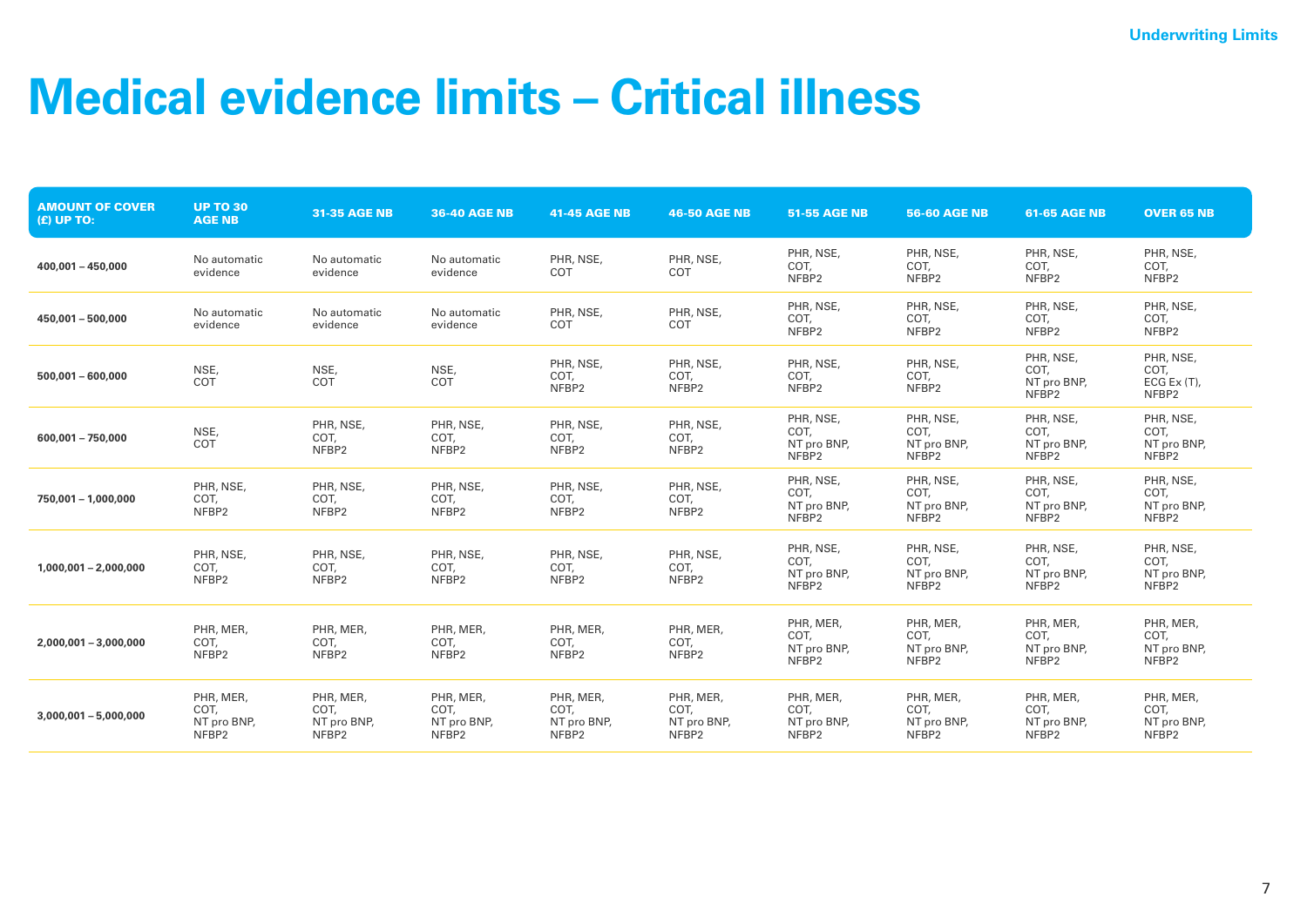#### **Medical evidence limits – Income protection**

The table below lists the medical evidence we require according to your clients' levels of benefit and their ages next birthday.

| <b>Monthly Benefit Level (£)</b> | Up to 40 AGE NB                                  | 41 - 50 AGE NB                                   | <b>OVER 50 AGE NB</b>                                             |
|----------------------------------|--------------------------------------------------|--------------------------------------------------|-------------------------------------------------------------------|
| Up to and including £850         | No automatic                                     | No automatic                                     | No automatic                                                      |
|                                  | evidence                                         | evidence                                         | evidence                                                          |
| $£851 - £1,500$                  | No automatic                                     | No automatic                                     | No automatic                                                      |
|                                  | evidence                                         | evidence                                         | evidence                                                          |
| $£1,501 - £2,000$                | No automatic                                     | No automatic                                     | No automatic                                                      |
|                                  | evidence                                         | evidence                                         | evidence                                                          |
| $£2,001 - £2,500$                | No automatic                                     | No automatic                                     | Full NSE**, NFBP,                                                 |
|                                  | evidence                                         | evidence                                         | MSU, COT                                                          |
| $£2,501 - £3,000$                | No automatic                                     | Full NSE, NFBP,                                  | Full NSE**, NFBP,                                                 |
|                                  | evidence                                         | MSU, COT                                         | MSU, COT                                                          |
| $£3,001 - £4,000$                | No automatic                                     | Full NSE, NFBP,                                  | Full NSE**, NFBP,                                                 |
|                                  | evidence                                         | MSU, COT                                         | MSU, COT                                                          |
| $£4,001 - £6,250$                | No automatic<br>evidence                         | Full NSE, NFBP,<br>MSU, COT,<br>(blood)          | Full NSE**, NFBP,<br>MSU, COT,<br>HIV (blood)                     |
| >£6,250                          | PHR, Full NSE,<br>NFBP, MSU, COT,<br>HIV (blood) | PHR, Full NSE,<br>NFBP, MSU, COT,<br>HIV (blood) | PHR, Full NSE**,<br>NFBP, MSU, COT,<br>HIV (blood),<br>NT pro BNP |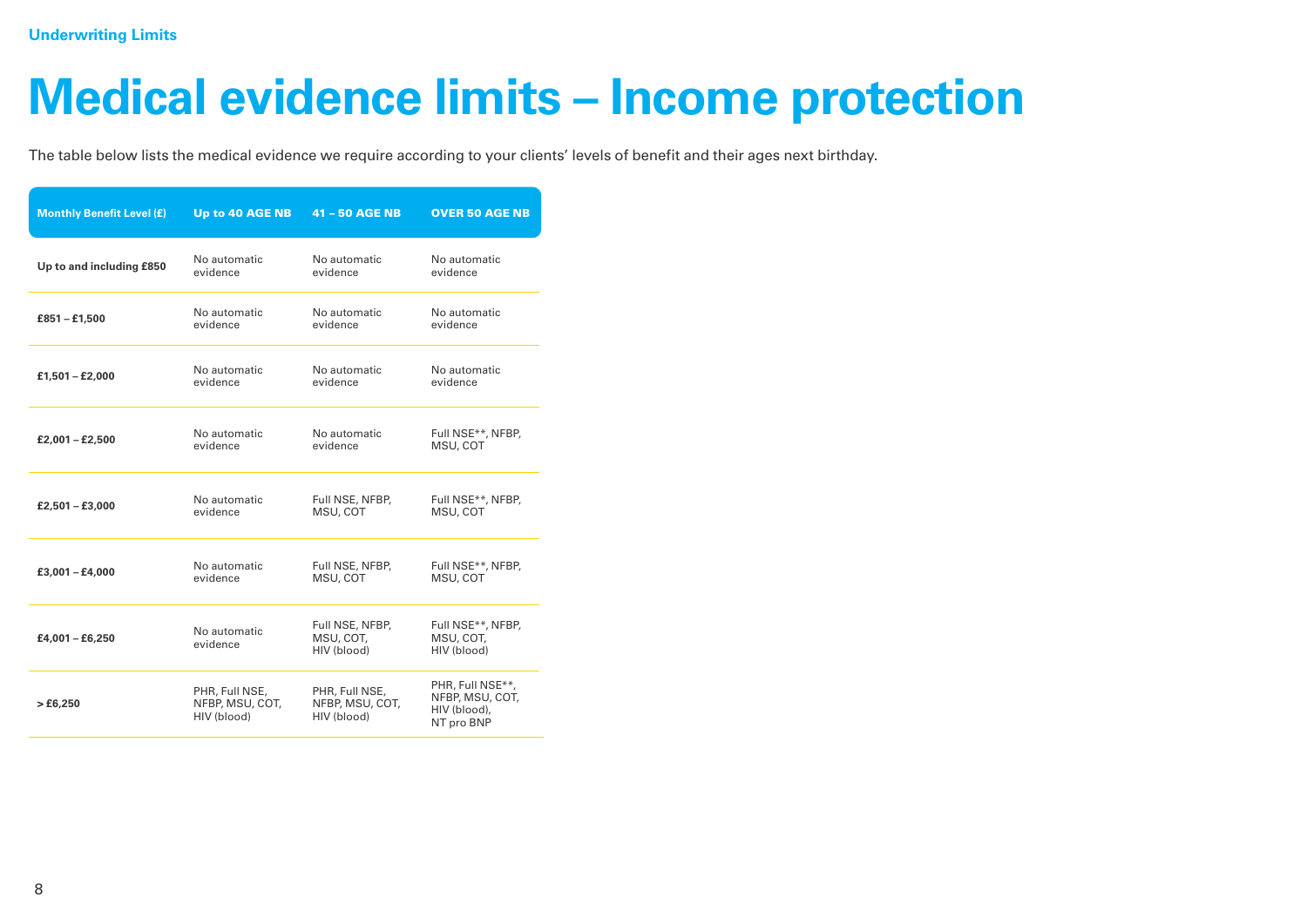#### **Financial limits**

#### Life Insurance: Critical illness:

| <b>AMOUNT OF COVER</b>  | <b>EVIDENCE REQUIREMENTS</b>                                                                                                                                               | <b>AMOUI</b> |
|-------------------------|----------------------------------------------------------------------------------------------------------------------------------------------------------------------------|--------------|
| Up to £1,500,000        | <b>No Automatic Evidence</b>                                                                                                                                               | Up to £75    |
| £1,500,001 - £2,500,000 | Simplified Financial Information - existing covers,<br>earnings, net worth, financial investigations and for<br>business loan or key person protection last year's profit. | £750,001     |
| £2,500,001 - £3,500,000 | <b>Personal Assurance Questionnaire (PAQ) or Business</b><br>Assurance Questionnaire (BAQ) - signed by your client                                                         | £1,000,00    |
| Over £3,500,000         | Our minimum requirements below are needed for all<br>applications:                                                                                                         | £2,000,00    |
|                         | <b>PAQ</b> or <b>BAQ</b> signed by your client                                                                                                                             |              |
|                         | In addition, depending on the reason for the application<br>we will require the following:                                                                                 |              |
|                         | Family Protection - evidence of earnings (i.e. P60 etc) or<br>alternatively PAQ countersigned by independent third party                                                   |              |
|                         | Private Residential Loan Protection - copy of the loan<br>offer letter                                                                                                     |              |
|                         | Inheritance Tax Protection - PAQ countersigned by<br>independent third party with an independent statement<br>of their net worth                                           |              |
|                         | All Business Protection applications require the last<br>two years' reports and accounts, plus the following:                                                              |              |
|                         | <b>Business Loan Protection</b> – copy of the loan offer letter                                                                                                            | Over £3,0    |
|                         |                                                                                                                                                                            |              |
|                         | Share or Partnership Protection - BAQ countersigned<br>by independent third party                                                                                          |              |
|                         | <u>Please note that additional supporting evidence may</u>                                                                                                                 |              |

**Please note that additional supporting evi be requested as part of the underwriting assessment**

An independent third party (ITP) includes your client's accountant, solicitor or bank manager (i.e. independent of the sales process)

| <b>AMOUNT OF COVER</b>  | <b>EVIDENCE REQUIREMENTS</b>                                                                                                                                                      |
|-------------------------|-----------------------------------------------------------------------------------------------------------------------------------------------------------------------------------|
| Up to £750,000          | No Automatic Evidence                                                                                                                                                             |
| £750,001 - £1,000,000   | <b>Simplified Financial Information</b> – existing covers,<br>earnings, net worth, financial investigations and for<br>business loan or key person protection last year's profit. |
| £1,000,001 - £2,000,000 | <b>Personal Assurance Questionnaire (PAQ) or Business</b><br><b>Assurance Questionnaire (BAQ)</b> – signed by your client                                                         |
| £2,000,001 - £3,000,000 | <b>PAQ</b> or <b>BAQ</b> – signed by your client, plus:                                                                                                                           |
|                         | In addition, depending on the reason for the application<br>we will require the following:                                                                                        |
|                         | <b>Family Protection</b> – evidence of earnings (i.e. P60 etc) or<br>alternatively PAQ countersigned by independent third party                                                   |
|                         | <b>Private Residential Loan Protection - copy of the loan</b><br>offer letter                                                                                                     |
|                         | All Business Protection applications require the last two<br>years' reports and accounts, plus for any loan-related<br>applications a copy of the loan offer letter               |
|                         | Note: If TPD own occupation applies then the maximum<br>amount of cover available is £2,000,000                                                                                   |
| Over £3,000,000         | Not available                                                                                                                                                                     |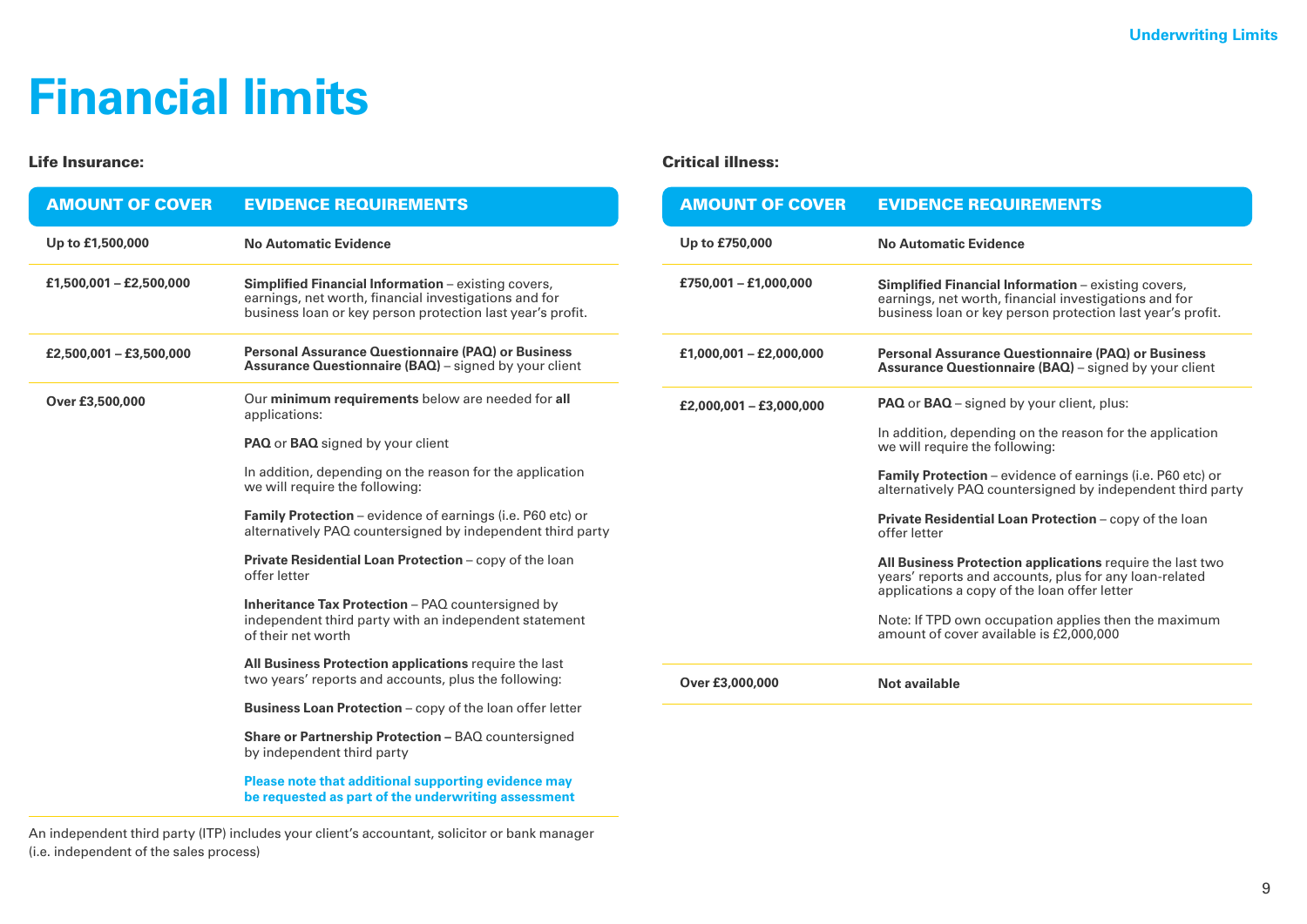#### **Financial limits**

**Additional information regarding financial evidence:**

- Relevant Life Plans do not require a financial questionnaire as the relevant questions are within the application form
- Independent Third Party Countersignatures e.g. accountant, solicitor or bank manager, i.e. independent of the sales process
- PAQ/BAQ we will also consider a fact find
- For employed/employees, evidence of earnings includes P60, statement from an employer or accountant. For self-employed, a copy of latest accounts or notice of assessment from the Inland Revenue
- Copy of Loan Offer Letter can be replaced with latest statement of loan interest for in force loans
- Statement of net worth should include breakdown of assets, liabilities, net worth, Inheritance Tax liability and details of all reliefs used in the calculations